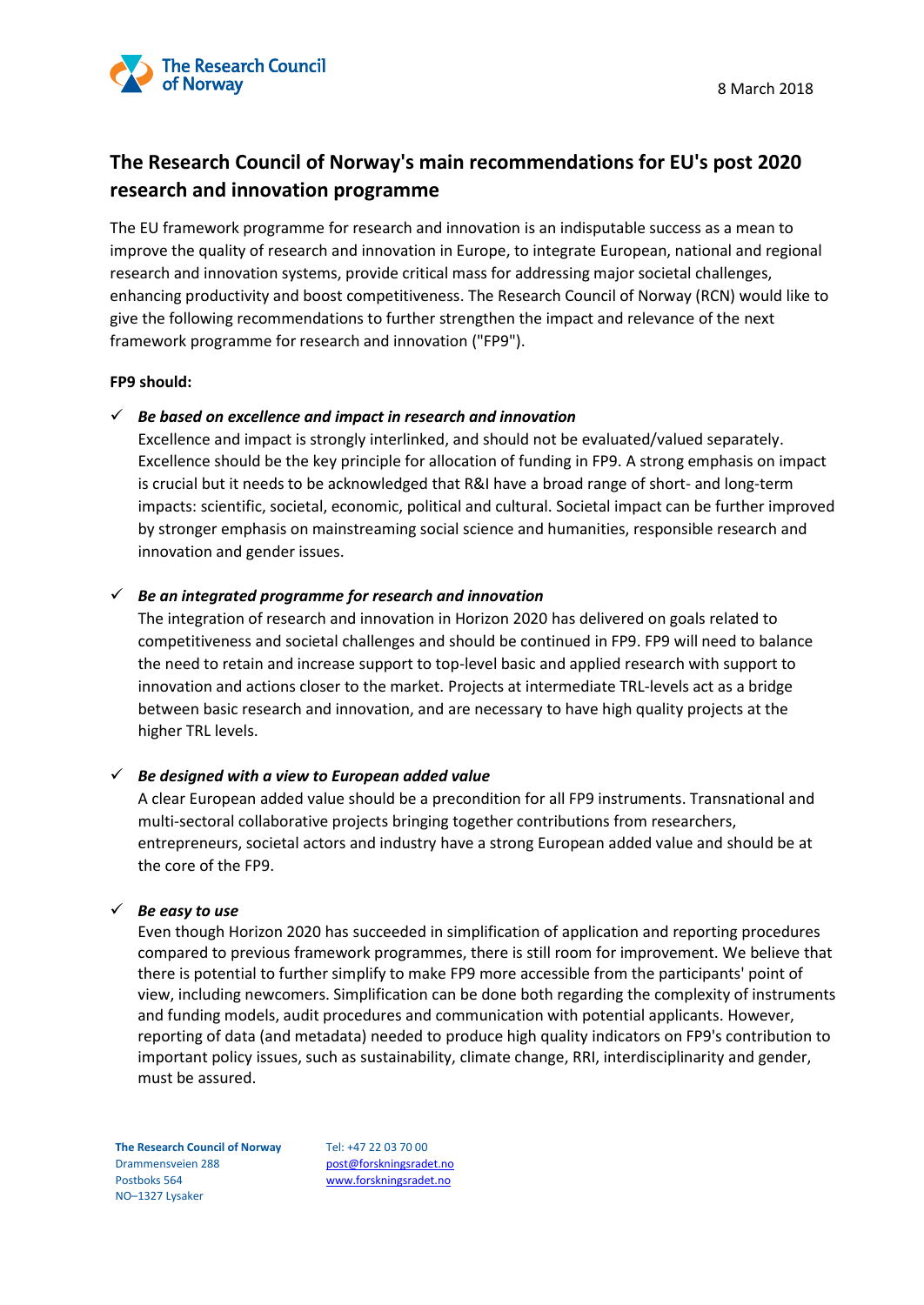# ✓ *Support excellent bottom-up research and innovation*

The funding of bottom-up excellent research and enabling technologies is one of the great successes of Horizon 2020. Research activities such as the ERC, FET and MSCA are considered well established and valuable and should be strengthened in FP9. The support of research infrastructures, as a fundamental part of the European research system, should also have high priority in FP9. Supporting European research infrastructures is one of the areas where the European added value of FP9 will be considerable.

If the present H2020 pilot phase of the European Innovation Council (EIC) will be continued as a separate pillar in FP9, we think the EIC should focus on bottom-up innovation activities for SMEs. Due consideration should be made to the European added value of EIC's activities. Support to single beneficiaries might be justified for upscaling and market introduction for SMEs with a European or global potential.

## ✓ *Address societal and technological challenges by longer-term projects and missions*

Research and innovation responding to societal and technological challenges should be a major part of FP9. The long-term challenges Europe is facing, are largely of a global nature, and they are closely linked. To be tackled, these challenges require dedicated and coordinated efforts from the global research and innovation community. The efforts should aim to actively contribute to the UN Sustainable Development Goals (SDGs).

A mission-based approach can increase the impact of European research and innovation. Open, participative co-design of missions might also increase legitimacy and public support for R&I and be an excellent tool for explaining the benefits of research to the broader society. Missions must be high risk – high gain to stimulate ground breaking and transformative R&I. However, missions cannot be the only instrument to address societal and technological challenges. We do also need broader R&I projects to address long-term challenges.

The RCN supports the four top thematic priorities for FP9 as stated in Norway's positions on thematic priorities, instruments and partnerships in FP9:<sup>1</sup>

- o Green innovation and competitive low carbon energy
- o Blue Growth Oceans

 $\overline{\phantom{a}}$ 

- o Societal security, resilience and social cohesion
- o Digitalisation and digital transformation

While clearly not an exhaustive list, we believe that these four priorities represent areas which require greater attention and joint efforts at the European level in FP9.

✓ **Support further development and implementation of the European Research and Innovation Area** The implementation and further development of ERIA should be strengthened and mainstreamed in FP9. FP9 rules and procedures should be designed to ensure implementation of the six ERA priorities, along with promotion and support to alignment of national ERA activities.

<sup>&</sup>lt;sup>1</sup> [https://docs.wixstatic.com/ugd/1a9f7e\\_731143be9196425fb464da2d1e87f30a.pdf](https://docs.wixstatic.com/ugd/1a9f7e_731143be9196425fb464da2d1e87f30a.pdf)